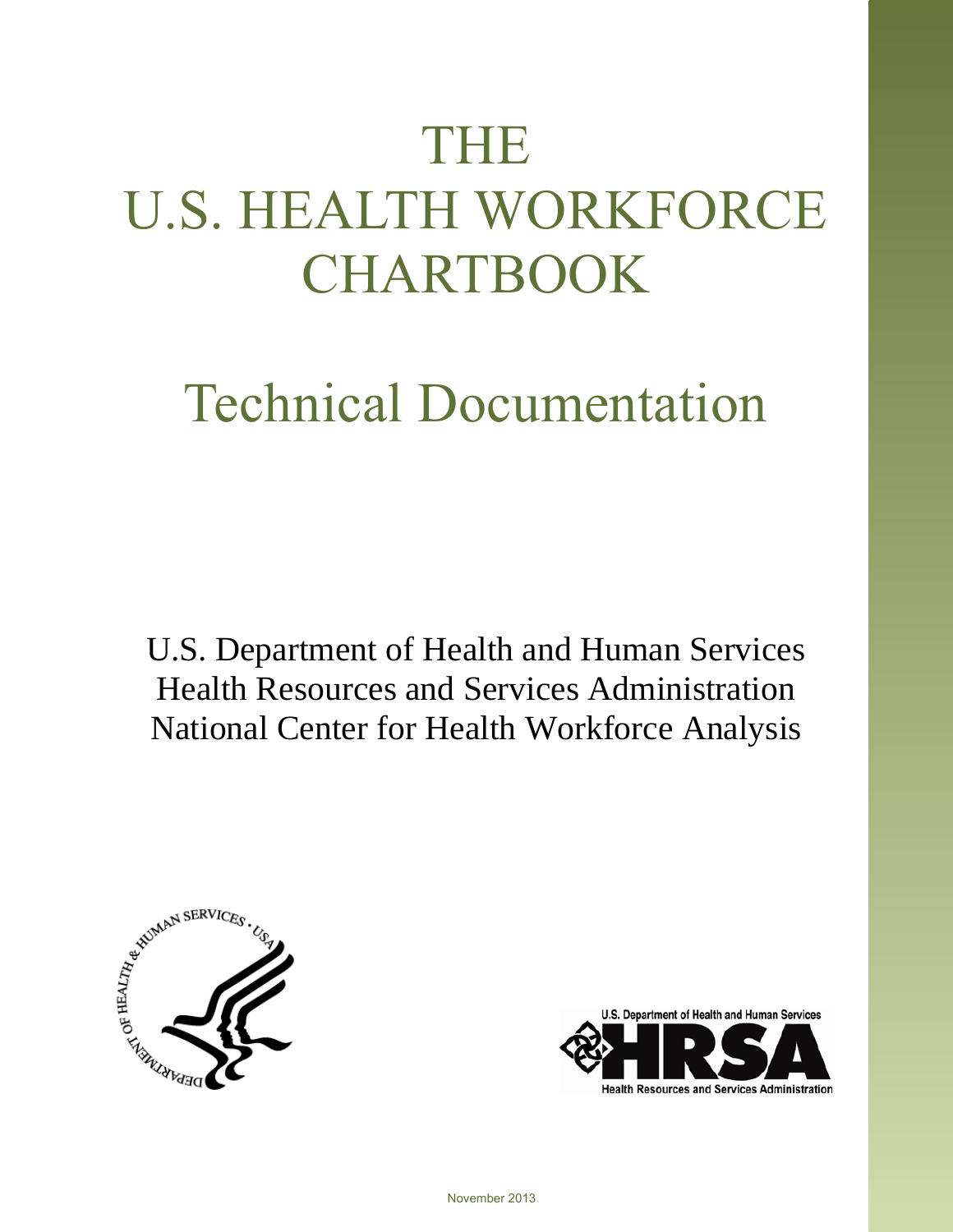### **INTRODUCTION**

*The U.S. Health Workforce Chartbook* provides extensive data on 35 health occupations. This document provides details on the data sources and methodology used in the Chartbook. There are five sections:

- 1. Data Sources;
- 2. Definitions;
- 3. Standard Error Calculation;
- 4. CIP-SOC Crosswalk of Codes Used for Data in the Chartbook; and
- 5. Degree Award Levels Counted in the Chartbook.

#### **1. Data Sources**

The following data sources were used to prepare *The U.S. Health Workforce Chartbook*:

#### **2008 to 2010 American Community Survey (ACS) Public Use Microdata Sample (PUMS)**

The three-year 2008 to 2010 ACS PUMS file was analyzed to provide the estimated number of individuals within each selected health occupation, along with information pertaining to workforce settings (industry), and the demographic makeup of the occupation (i.e., sex, age, race, and ethnicity). $\frac{1}{1}$ 

The ACS PUMS data were downloaded from the U.S. Census Bureau.<sup>2</sup> The 2008 to 2010 ACS data file is approximately a 3-percent sample of the U.S. population by combining the 1-percent samples in the 2008, 2009, and 2010 ACS. The ACS data are collected throughout each calendar year and represent the aggregate characteristics over a three-year period. There are 9,093,077 records in the three-year 2008 to 2010 ACS data file.

The three-year ACS PUMS file was used, rather than the most recent single-year ACS PUMS file, to have sufficient sample sizes. While many of the health care occupations included in this report have substantial sample sizes, some occupations have relatively small sample sizes. Sample size is particularly important when reporting on the demographics of the occupations and when reporting on the workforce by state, because the small sample sizes may lead to unreliable estimates.

#### **Integrated Postsecondary Education Data System (IPEDS)**

The National Center for Education Statistics IPEDS Completions Survey 2010 was used to report on the number of post-secondary degrees and certificates awarded.<sup>3</sup>

<sup>&</sup>lt;sup>1</sup>U.S. Department of Commerce, U.S. Census Bureau, ACS: Public Use Microdata Sample (PUMS), 2008-2010. Available online at: www.census.gov/acs/www/data\_documentation/public\_use\_microdata\_sample.

<sup>&</sup>lt;sup>2</sup>See U.S. Census Bureau at: [www2.census.gov/acs2010\\_3yr/pums/.](file://gss-fs1/shares/BHPR/NCWA/Staff/Nadra/US%20Health%20Workforce%20Chartbook/Chartbook/Final%20Edited%20Versions%20-%20October%202013/www2.census.gov/acs2010_3yr/pums/) Also see U.S. Census Bureau. (2009, February). *A compass for understanding and using American Community Survey data: What PUMS data users need to know.* Washington, DC: U.S. Government Printing Office. Available online at: [www.census.gov/acs/www/guidance\\_for\\_data\\_users/handbooks.](http://www.census.gov/acs/www/guidance_for_data_users/handbooks)

<sup>&</sup>lt;sup>3</sup>U.S. Department of Education, National Center for Education Statistics, 2009-10 IPEDS Completions Survey.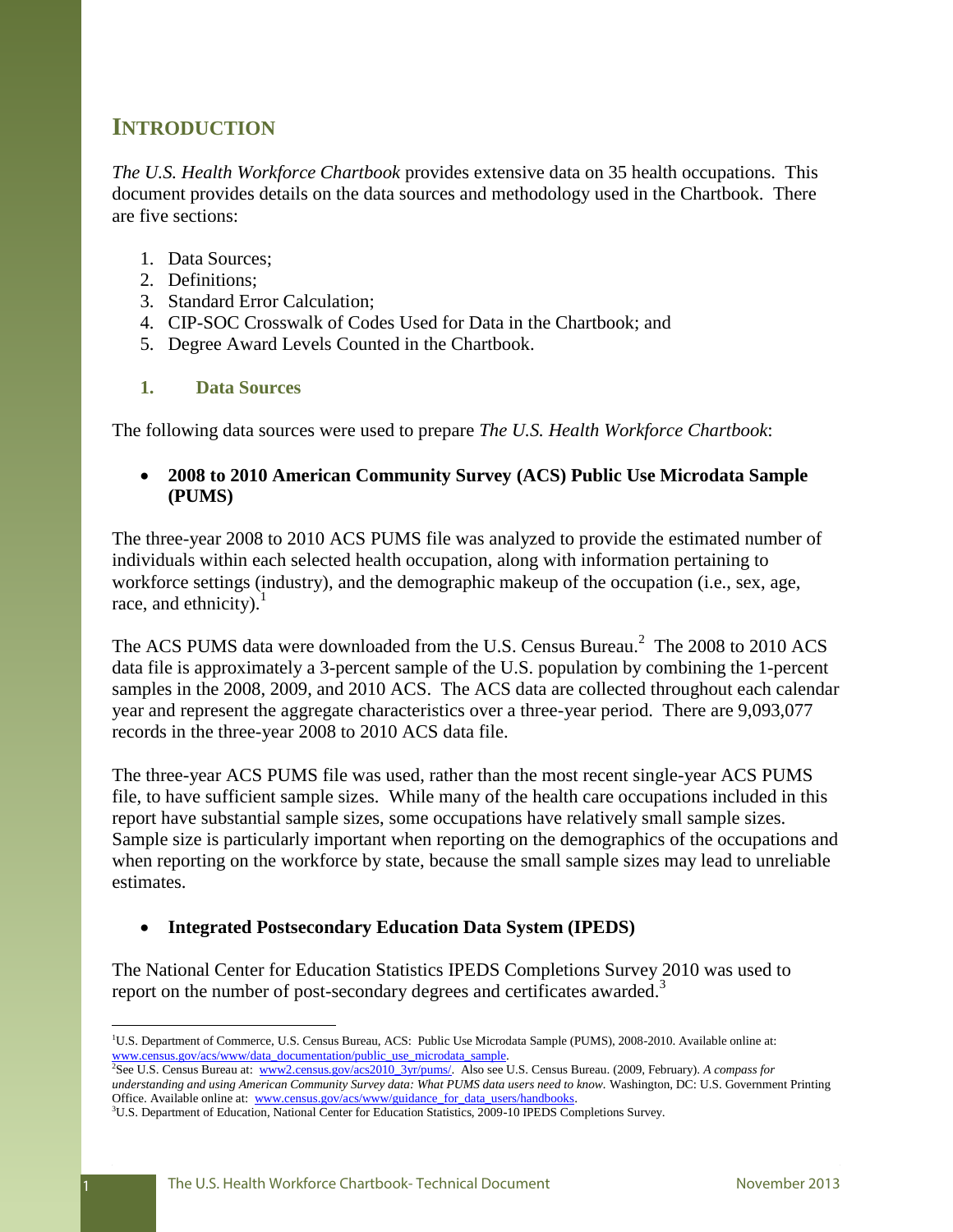Data from IPEDS on individuals completing educational programs in the 2009 to 2010 academic year were used to estimate new graduates entering health occupations. The National Center for Education Statistics, U.S. Department of Education, maintains IPEDS.<sup>4</sup> IPEDS collects information from colleges, universities, and technical and vocational educational institutions that participate in federal student financial aid programs.

Each educational institution reports the number of students completing each curriculum program. Information includes the number of males and females and the number by race and ethnicity. The award level of the program is also noted. The information for 2010 in IPEDS was reported to discern the diversity of recent graduates. The type of program is coded according to the Classification of Instructional Program (CIP) coding scheme. When the 2011 CIP-SOC crosswalk, provided by the National Center for Education Statistics and the U.S. Bureau of Labor Statistics  $(BLS)$ , was used, CIP codes were matched to SOC numbers to select the instructional programs analyzed for each health occupation. (See Section Four of this technical documentation for the CIP and SOC codes used for this Chartbook.)

The IPEDS data are used to estimate the number of students who, upon graduation, may be entering the occupation for the first time. However, this number is not known with certainty. New graduates in some educational programs in IPEDS, particularly those receiving advanced degrees, may already be practicing in the health occupation related to the curriculum. These students are advancing their education for the occupation but are not new recruits.

For most occupations, IPEDS data are reported at the associate's degree level or above. However, for certain occupations, a certification program involving coursework of less than one year, or more than one year but less than two years, is a major point of entry. The data for individuals completing these certification programs were reported. No graduate data are presented for occupations in which formal educational requirements are completed in institutions not reporting to IPEDS or vary substantially by state. (See Section Five of this technical documentation for the degree award levels used for this Chartbook.)

Percentages were calculated from the aggregate numbers reported within each sex and race and ethnicity category. Institutions could report the race and ethnicity using one of two sets of aggregate categories.<sup>6</sup> In some cases, institutions may not have collected information on a student at initial enrollment using the present scheme that includes a category for multiple races. In other cases, reported race and ethnicity information included the category for multiple races.

Information on the educational requirements for the occupations in this report was also included. Details on these requirements can be found here: [www.bls.gov/ooh.](file://gss-fs1/shares/BHPR/NCWA/Staff/Nadra/US%20Health%20Workforce%20Chartbook/Chartbook/Final%20Edited%20Versions%20-%20October%202013/www.bls.gov/ooh)

#### **The 2011 to 2012 Area Resource File (ARF)**

The ARF was used to report on three occupations for which ACS data were not available (i.e., nurse practitioners, nurse anesthetists, and nurse-midwives). The ARF is a county-level source of health workforce and health resources data. Included in the ARF are data from the American

<sup>&</sup>lt;sup>4</sup>See http://nces.ed.gov/ipeds.

<sup>&</sup>lt;sup>5</sup>See http://nces.ed.gov/ipeds/cipcode/resources.aspx?y=55.

<sup>&</sup>lt;sup>6</sup>See "Resources for Implementing Changes to Race and Ethnicity Reporting in IPEDS" at: http://nces.ed.gov/ipeds/reic/resource.asp.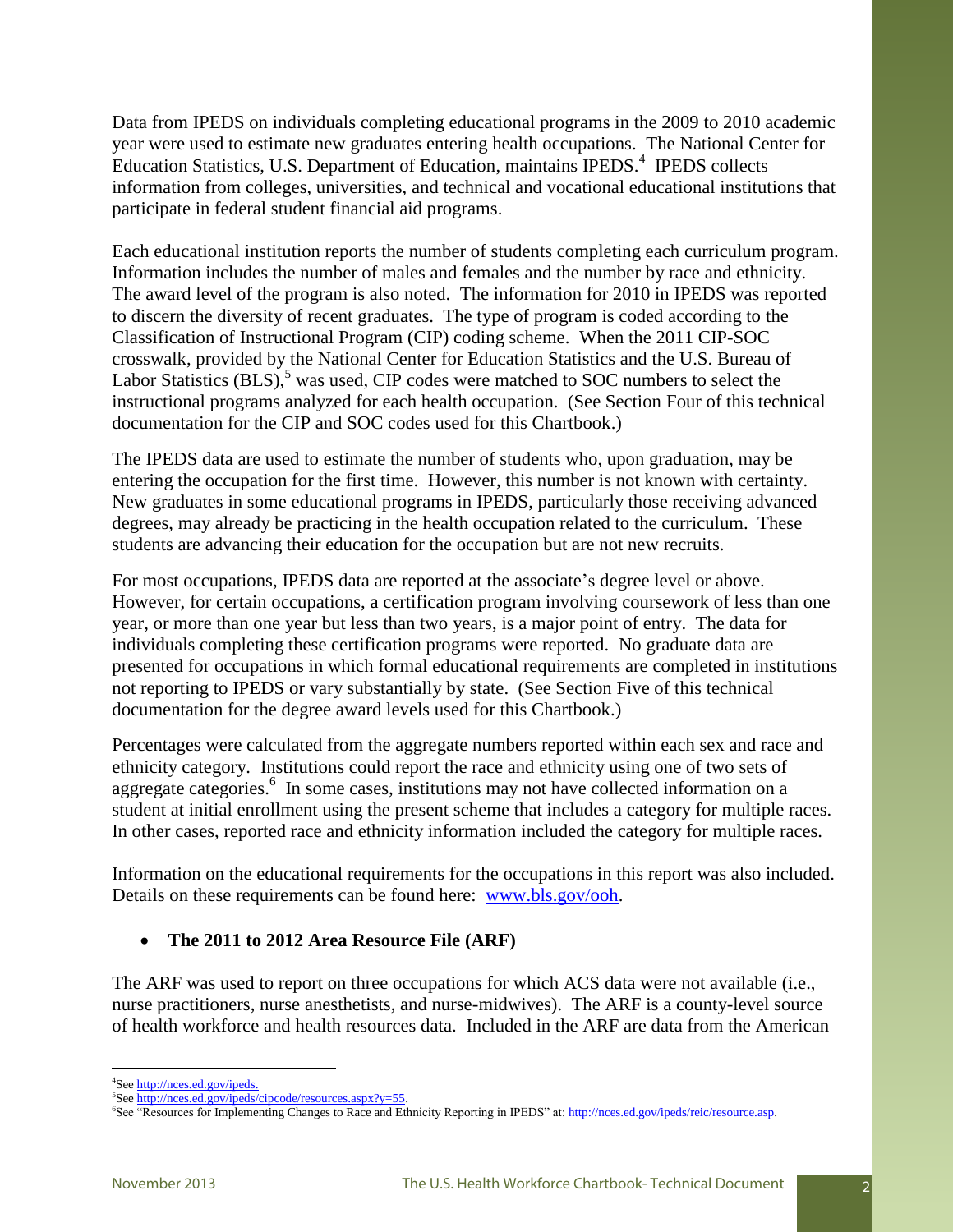College of Nurse-Midwives and the Centers for Medicare & Medicaid Services' National Provider Identification (NPI) file. The NPI contains data on health professionals who require unique identification for federal billing (e.g., Medicare and Medicaid), private insurance, and other purposes.

#### **2. Definitions**

**The occupations included in this report** were selected according to the following criteria: (1) the occupation is among those with the largest number of jobs as identified by the SOC code, (2) the occupation is among the fastest-growing occupations as projected by the BLS, and/or (3) the occupation is among the top 35 occupations that have adequate data (i.e., sample sizes) available in the three-year 2008 to 2010 ACS PUMS file. These determinations were made based on data from the BLS Occupational Employment Statistics May 2010 National Employment and Wage Estimates.

Some important components of the health workforce are not included or fully represented in the Chartbook, because of data limitations. For instance, while nurses, the largest portion of the public health workforce, are included in the Chartbook, epidemiologists and other public healthoriented disciplines, such as laboratorians and environmental health professionals, are not included because of the small size of the occupation and lack of ACS data.

**The "workforce" is defined** as individuals employed in the occupation and individuals whose last job was in the occupation and who are still seeking employment (e.g., individuals unemployed because they were laid off but are still seeking employment). The 2008 to 2010 ACS PUMS has a variable that distinguishes between non-working individuals in the workforce and those no longer in the workforce. Only working-age individuals in the workforce are included in the Chartbook. State workforce estimates are based on the reported location for place of work; when place of work is not reported, state of residence is used.

**Demographic information** presented in the Chartbook includes sex, race, ethnicity, and age. The race and ethnicity categories reported are White (non-Hispanic), Black/African American (non-Hispanic), Hispanic, Asian/Native Hawaiian/Pacific Islander (non-Hispanic), American Indian/Alaska Native (non-Hispanic), and Multiple/Other Race (non-Hispanic).<sup>7</sup> Race and ethnicity data in the ACS are reported according to standards defined by the Office of Management and Budget.<sup>8</sup> Some race and ethnicity categories were combined to allow sufficient data for reporting. Specifically, the Native Hawaiian/Pacific islander subgroup was combined with the Asian subgroup because of small sample sizes across most health occupations for Native Hawaiians/Pacific Islanders. This grouping may mask differences between Asians and Native Hawaiian/Pacific Islanders in the data presented. Also, age groups reported are younger than 35 years old, 35 to 55 years old, and older than 55 years old.

<sup>7</sup>This category scheme for analysis of race and ethnicity is commonly used to capture Hispanic as an ethnicity apart from race among non-Hispanics. See, for example, the use of this reporting scheme in U.S. Department of Health and Human Services, Health Resources and Services Administration. (2010). *Women's health USA 2010*. Rockville, MD: Author. Available online at: [http://mchb.hrsa.gov/whusa10/pdfs/w08.pdf.](http://mchb.hrsa.gov/whusa10/pdfs/w08.pdf)  Analysis of the race categories of Hispanics in the health occupations in this report revealed that 27 percent were "other single race alone" and 4 percent were "multiple races." That is, about one-third of the Hispanics did not select any of the defined single race categories. <sup>8</sup>Se[e http://minorityhealth.hhs.gov/templates/browse.aspx?lvl=2&lvlID=172.](http://minorityhealth.hhs.gov/templates/browse.aspx?lvl=2&lvlID=172)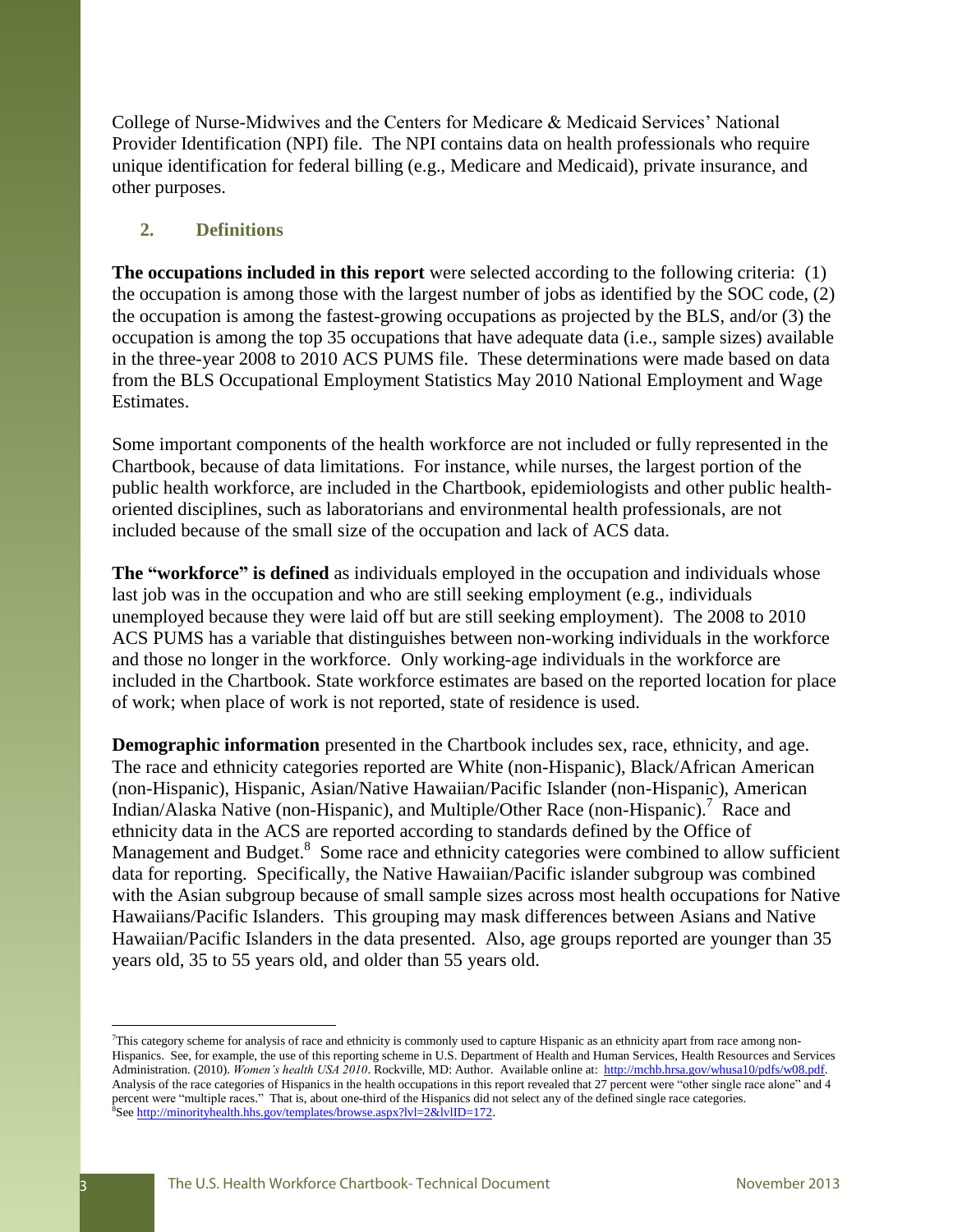**Work settings** reported for an occupation include all those that represent more than 3 percent of total employment for that occupation. These settings are classified by industry and are organized as part of the North American Industry Classification System (NAICS). More detailed information on the work settings used in this report can be found on the U.S. Census Bureau website at [www.census.gov/eos/www/naics.](file://gss-fs1/shares/BHPR/NCWA/Staff/Nadra/US%20Health%20Workforce%20Chartbook/Chartbook/Final%20Edited%20Versions%20-%20October%202013/www.census.gov/eos/www/naics)

**The U.S. population** estimates of the age groups and the race and ethnicity and sex distributions were derived from the 2008 to 2010 ACS PUMS for the population 16 years of age or older to represent the working-age population. The population estimates from the 2008 to 2010 ACS PUMS represent the average annual population distributions for the three-year period, 2008 through 2010. This measure is consistent with the estimates for each occupation based on the 2008 to 2010 ACS.

#### **3. Standard Error (SE) Calculation**

The 2008 to 2010 three-year ACS public use file contains 80 replicate weights for direct calculation of SEs. As stated in documentation for the 2008 to 2010 three-year ACS PUMS: "The standard error of X can be computed after the replicate estimates  $X_1$  through  $X_{80}$  are computed [using each replicate weight]. The SE is estimated using the sum of squared differences between each replicate estimate  $X_r$  and the full sample estimate  $X_{\cdot}$ <sup>9</sup>

The SE formula using replicate weights is:

$$
\text{SE}(\mathbf{X}) = \sqrt{\left(\frac{4}{80}\right)} \sum_{r=1}^{80} (\mathbf{X}_r - \mathbf{X})^2
$$

In the SAS statistical software package, there are two methods of calculating SEs using replicate weights: (1) the jackknife method and (2) balance repeated replication (BRR). When the jackknife method is used for the formula above, the code for a crosstab procedure is  $10$ :

> PROC SURVEYFREQ DATA = XXX VARMETHOD=jackknife; TABLES AA \* BB / VARWT CLWT CVWT; ODS OUTPUT TABCROSS =AASUM; BY CAT VARNAME; WEIGHT PWGTP; REPWEIGHT PWGTP1-PWGTP80 /JKCOEFS=0.05; RUN;

Where PWGTP is the name of the person weight variable in the ACS PUMS data file and PWGTP1-PWGTP80 are the names of the respective replicate weight variables. The OPTION of JKCOEFS=0.05 under REPWEIGHT statement adjusts for the "4/80" in the formula. The jackknife method was used to produce the SEs of estimates.<sup>11</sup>

<sup>9</sup>U.S. Census Bureau. 2008-2010 PUMS Accuracy of the Data. Available online at:

[www.census.gov/acs/www/Downloads/data\\_documentation/pums/Accuracy/2008\\_2010AccuracyPUMS.pdf](file://gss-fs1/shares/BHPR/NCWA/Staff/Nadra/US%20Health%20Workforce%20Chartbook/Chartbook/Final%20Edited%20Versions%20-%20October%202013/www.census.gov/acs/www/Downloads/data_documentation/pums/Accuracy/2008_2010AccuracyPUMS.pdf).

<sup>&</sup>lt;sup>10</sup>See U.S. Census Bureau. Estimating ASEC Variances with Replicate Weights. Available at the link "Estimating ASEC Variances with Replicate Weights" on the web page at: [http://usa.ipums.org/usa/repwt.shtml.](http://usa.ipums.org/usa/repwt.shtml) 

<sup>11</sup>U.S. Census Bureau. (2008, October). Chapter 4: Accuracy of the microdata sample estimates and Table E: Census 2000 PUMS standard error design factors—United States. In *Technical documentation: Census 2000, Public Use Microdata Sample (PUMS)*. Washington, DC: U.S.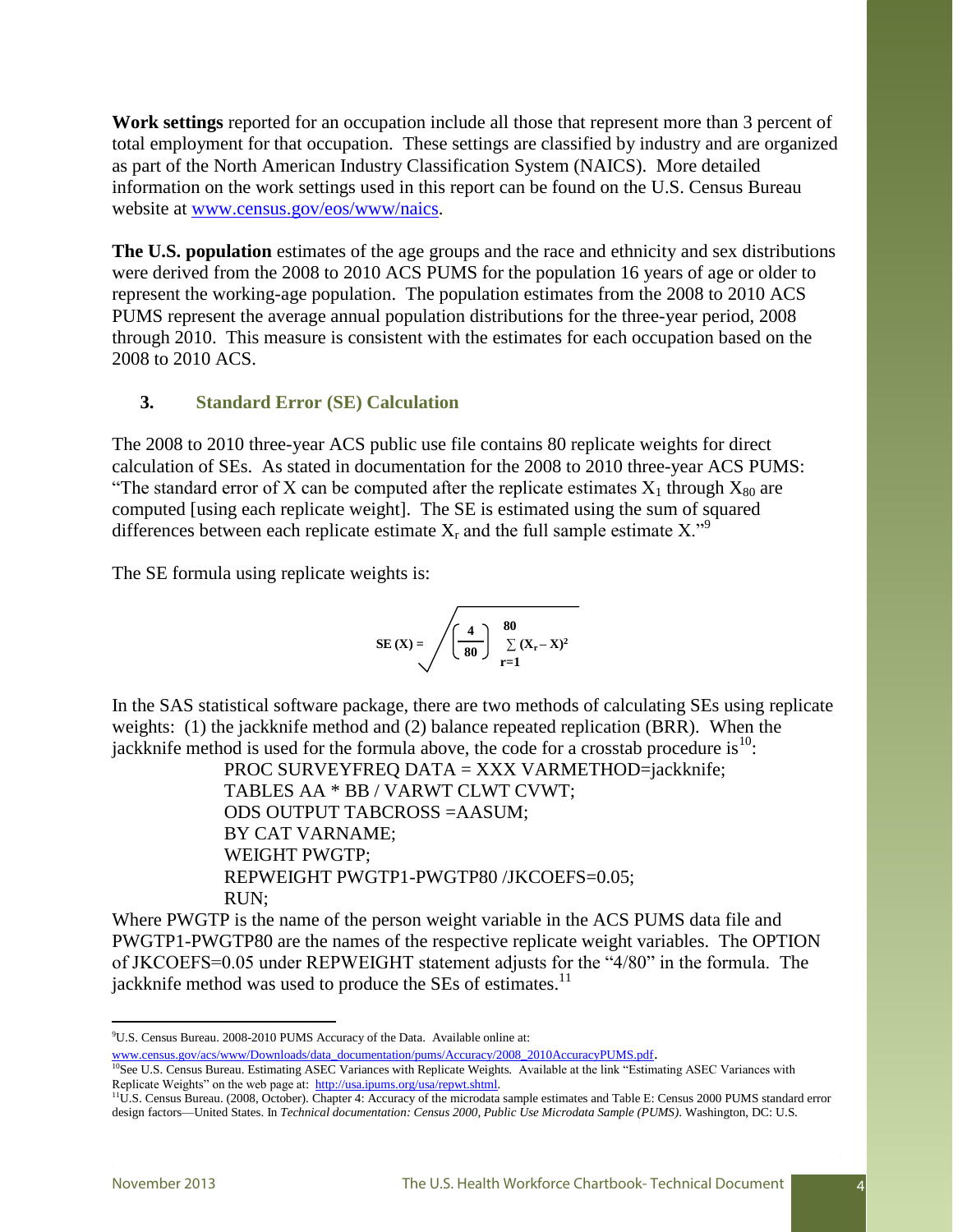#### **Suppression of Data and Relative Standard Error (RSE)**

The RSE of an estimate is found by dividing the SE by the estimate. This proportion provides an idea of how reliable an estimate is; the greater the RSE, the less reliable the estimate. For the ACS data, the RSE was calculated by dividing the weighted estimates by their SEs. The RSE was multiplied by 100 so that it could be represented as a percent relative standard error (PRSE). The RSE or PRSE can be used to determine a threshold for indicating that data are unreliable or for suppressing data entirely.

Throughout the report, estimates with a PRSE of less than 20 percent were displayed in various charts, tables, and maps. For the national maps, data were shown for states with estimates with a PRSE between 20 percent and 29 percent, along with overlaying dots indicating that the PRSE for those states fell within that range. If a state has a PRSE of 30 percent or greater, its data were not shown and the symbol on the map was indicated as "Not Reportable." For the national bar and pie charts, estimates with a PRSE between 20 percent and 29 percent were shown with an asterisk (or two asterisks) next to the estimate in the chart, indicating that the PRSE fell within that range. If an estimate has a PRSE of 30 percent or greater, its data were not shown and is appropriately noted with an asterisk or two asterisks.

Government Printing Office. Available online at: [www.census.gov/prod/cen2000/doc/pums.pdf.](file://gss-fs1/shares/BHPR/NCWA/Staff/Nadra/US%20Health%20Workforce%20Chartbook/Chartbook/Final%20Edited%20Versions%20-%20October%202013/www.census.gov/prod/cen2000/doc/pums.pdf)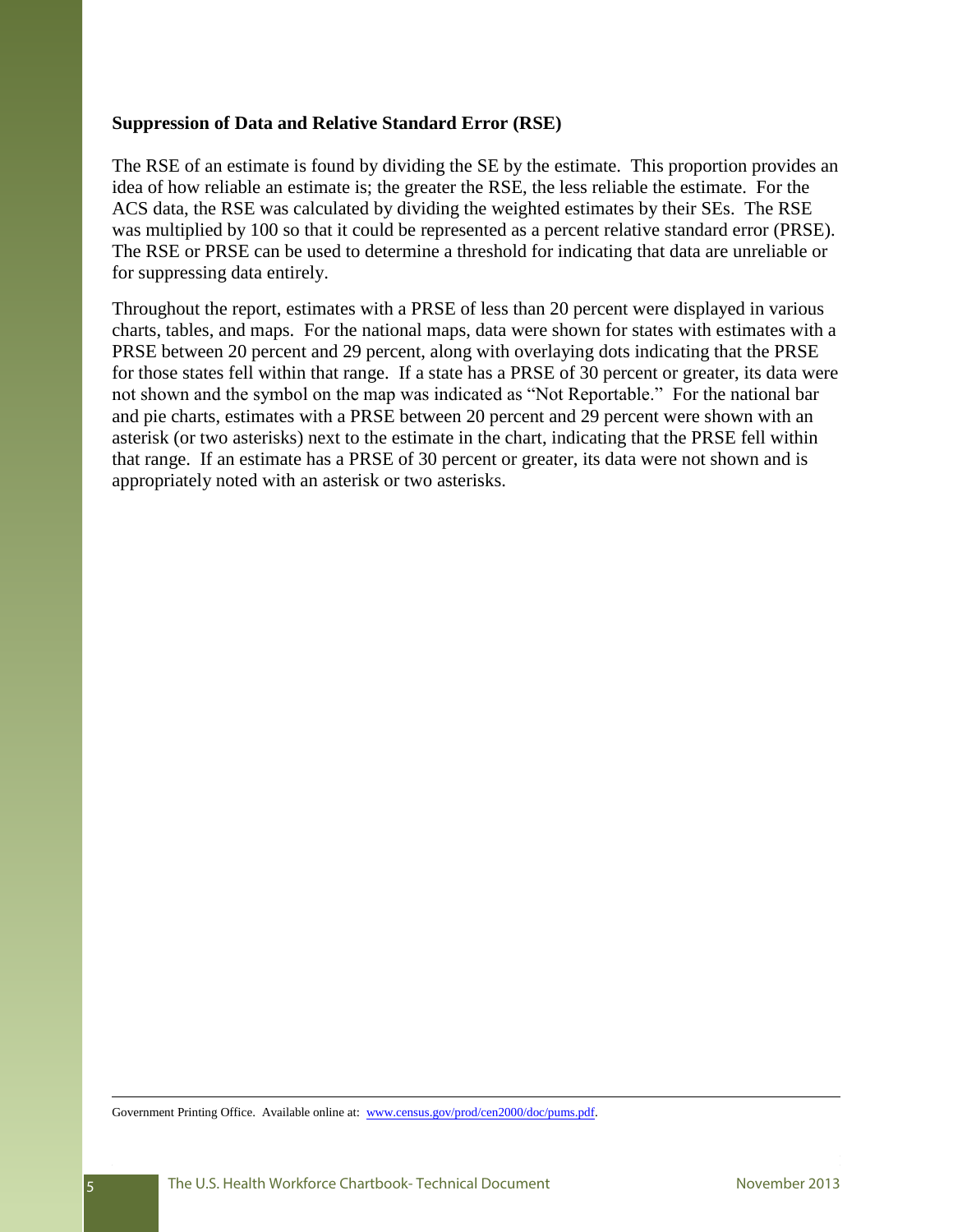## **4. CIP-SOC CROSSWALK OF CODES USED FOR DATA IN THE CHARTBOOK**

|                                 | <b>Standard Occupational</b>     | <b>IPEDS</b>                                                             |
|---------------------------------|----------------------------------|--------------------------------------------------------------------------|
| Occupation                      | <b>Classification (SOC) Code</b> | <b>Classification of Instructional Program (CIP) Code</b>                |
| Part I: Clinicians              |                                  |                                                                          |
|                                 |                                  | 51.1201 Medicine                                                         |
| Physicians                      | 29-1060                          | 51.1901 Osteopathic Medicine/Osteopathy                                  |
| <b>Physician Assistants</b>     | 29-1071                          | 51.0912 Physician Assistant                                              |
|                                 |                                  | 51.3801 Registered Nursing/Registered Nurse                              |
|                                 |                                  | 51.3802 Nursing Administration                                           |
|                                 |                                  | 51.3803 Adult Health Nurse/Nursing                                       |
|                                 |                                  | 51.3805 Family Practice Nurse/Nursing                                    |
|                                 |                                  | 51.3806 Maternal/Child Health and Neonatal Nurse/Nursing                 |
|                                 |                                  | 51.3808 Nursing Science                                                  |
|                                 |                                  | 51.3809 Pediatric Nurse/Nursing                                          |
|                                 |                                  | 51.3810 Psychiatric/Mental Health Nurse/Nursing                          |
|                                 |                                  | 51.3811 Public Health/Community Nurse/Nursing                            |
|                                 |                                  | 51.3812 Perioperative/Operating Room and Surgical Nurse/Nursing          |
|                                 |                                  | 51.3814 Critical Care Nursing                                            |
|                                 |                                  | 51.3815 Occupational and Environmental Health Nursing                    |
|                                 |                                  | 51.3816 Emergency Room/Trauma Nursing                                    |
|                                 |                                  | 51.3818 Nursing Practice                                                 |
|                                 |                                  | 51.3819 Palliative Care Nursing                                          |
|                                 |                                  | 51.3820 Clinical Nurse Leader                                            |
|                                 |                                  | 51.3821 Geriatric Nurse/Nursing                                          |
|                                 |                                  | 51.3822 Women's Health Nurse/Nursing                                     |
|                                 | 29-1111 (ACS SOC 2000)           | 51.3899 Registered Nursing, Nursing Administration, Nursing Research and |
| Registered Nurses <sup>12</sup> | 29-1141 (ACS SOC 2010)           | Clinical Nursing, Other                                                  |
| <b>Nurse Anesthetists</b>       | <b>NA</b>                        | <b>NA</b>                                                                |
| Nurse-Midwives                  | <b>NA</b>                        | <b>NA</b>                                                                |
| <b>Nurse Practitioners</b>      | <b>NA</b>                        | <b>NA</b>                                                                |

<sup>12</sup>Although several nursing programs are included in the CIP codes for Registered Nurses, please be cognizant of the educational levels for RNs that are reported in the Chartbook. These educational levels can be found in Part V of this technical documentation.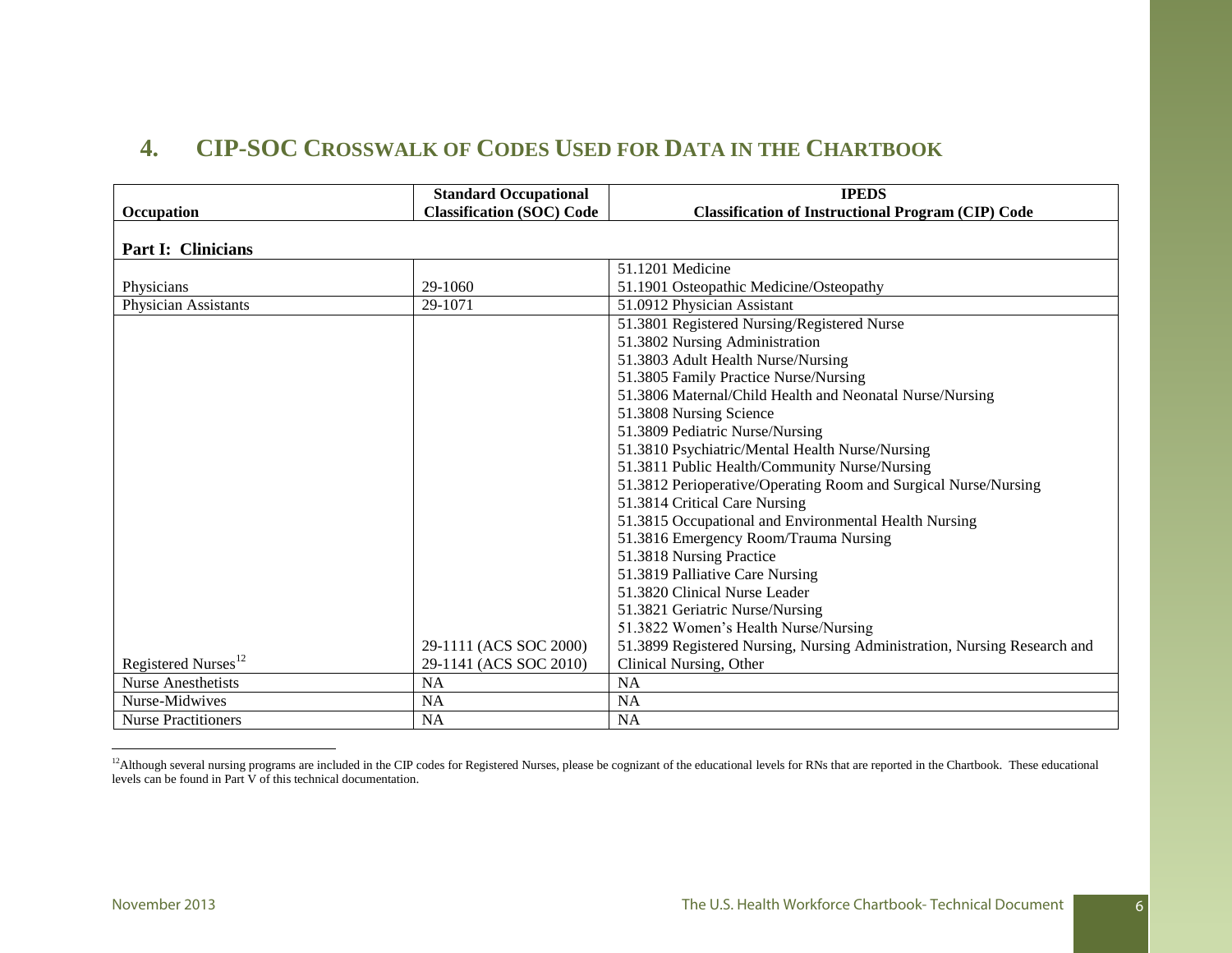|                                                   | <b>Standard Occupational</b>     | <b>IPEDS</b>                                                          |
|---------------------------------------------------|----------------------------------|-----------------------------------------------------------------------|
| Occupation                                        | <b>Classification (SOC) Code</b> | <b>Classification of Instructional Program (CIP) Code</b>             |
| <b>Licensed Practical and Licensed Vocational</b> |                                  |                                                                       |
| <b>Nurses</b>                                     | 29-2061                          | 51.3901 Licensed Practical/Vocational Nurse Training                  |
|                                                   | 29-1020 (Dentists) or if not     |                                                                       |
|                                                   | available                        |                                                                       |
| Dentists                                          | 29-1021 (Dentists, General)      | 51.0401 Dentistry                                                     |
| Dental Hygienists                                 | 29-2021                          | 51.0602 Dental Hygiene/Hygienist                                      |
| Dental Assistants                                 | 31-9091                          | <b>NA</b>                                                             |
| Pharmacists                                       | 29-1051                          | 51.2001 Pharmacy                                                      |
|                                                   |                                  |                                                                       |
| Part II: Clinicians and Health Administration     |                                  |                                                                       |
| Chiropractors                                     | 29-1011                          | 51.0101 Chiropractic                                                  |
| Optometrists                                      | 29-1041                          | 51.1701 Optometry                                                     |
| Opticians, Dispensing                             | 29-2081                          | <b>NA</b>                                                             |
|                                                   |                                  | 51.0701 Health/Health Care Administration/Management                  |
|                                                   |                                  | 51.0702 Hospital and Health Care Facilities Administration/Management |
|                                                   |                                  | 51.0704 Health Unit Manager/Ward Supervisor                           |
|                                                   |                                  | 51.0705 Medical Office Management/Administration                      |
|                                                   |                                  | 51.0718 Long Term Care Administration/Management                      |
| Medical and Health Services Managers              | 11-9111                          | 51.2211 Health Services Administration                                |
|                                                   |                                  |                                                                       |
|                                                   | 43-6010 (Secretaries and         |                                                                       |
|                                                   | Administrative Assistants)       |                                                                       |
|                                                   | where NAICS Industry             |                                                                       |
| <b>Medical Secretaries</b>                        | Code is Medical Setting          | <b>NA</b>                                                             |
|                                                   |                                  |                                                                       |
| Veterinarians                                     | 29-1131                          | 51.2401 Veterinary Medicine                                           |

17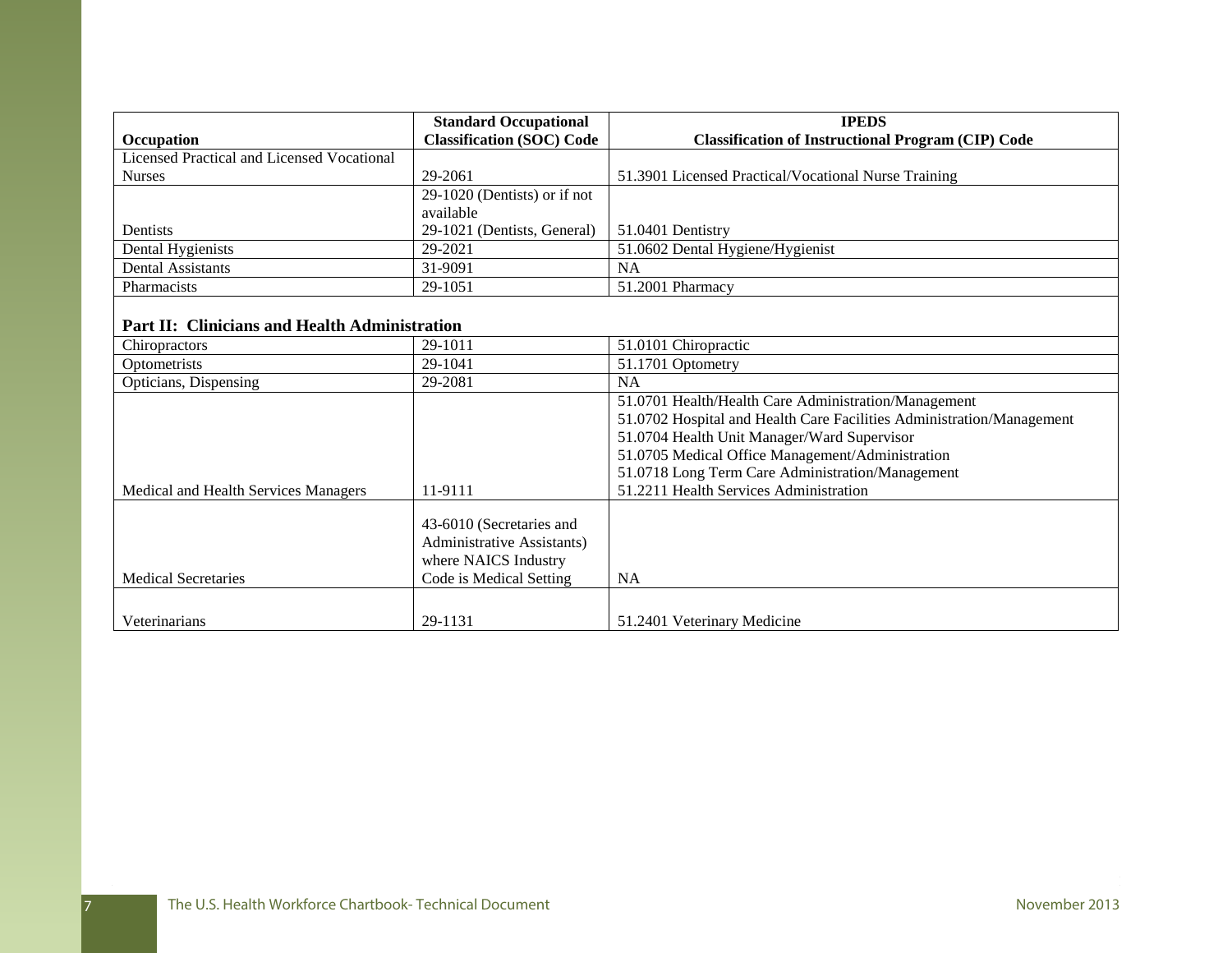| Part III: Technologists and Technicians and Aides and Assistants |         |                                                                           |
|------------------------------------------------------------------|---------|---------------------------------------------------------------------------|
|                                                                  |         | 51.1002 Cytotechnology/Cytotechnologist                                   |
|                                                                  |         | 51.1005 Clinical Laboratory Science/Medical Technology/Technologist       |
|                                                                  |         | 51.1007 Histologic Technology/Histotechnologist                           |
|                                                                  |         | 51.1010 Cytogenetics/Genetics/Clinical Genetics Technology/Technologist   |
|                                                                  |         | 51.0802 Clinical/Medical Laboratory Assistant                             |
|                                                                  |         | 51.1001 Blood Bank Technology Specialist                                  |
|                                                                  |         | 51.1003 Hematology Technology/Technician                                  |
|                                                                  |         | 51.1004 Clinical/Medical Laboratory Technician                            |
| Medical and Clinical Laboratory                                  |         | 51.1008 Histologic Technician                                             |
| Technologists and Technicians                                    | 29-2010 | 51.1099 Clinical/Medical Laboratory Science and Allied Professions, Other |
|                                                                  |         | 51.0901 Cardiovascular Technology/Technologist                            |
|                                                                  |         | 51.0902 Electrocardiograph Technology/Technician                          |
|                                                                  |         | 51.0906 Perfusion Technology/Perfusionist                                 |
|                                                                  |         | 51.0915 Cardiopulmonary Technology/Technologist                           |
|                                                                  |         | 51.0905 Nuclear Medical Technology/Technologist                           |
|                                                                  |         | 51.0910 Diagnostic Medical Sonography/Sonographer and Ultrasound          |
|                                                                  |         | Technician                                                                |
|                                                                  |         | 51.0907 Medical Radiologic Technology/Science - Radiation Therapist       |
|                                                                  |         | 51.0911 Radiologic Technology/Science - Radiographer                      |
| Diagnostic Related Technologists and                             |         | 51.0919 Mammography Technician/Technology                                 |
| Technicians                                                      | 29-2030 | 51.0920 Magnetic Resonance Imaging (MRI) Technology/Technician            |
| <b>Emergency Medical Technicians and</b>                         |         |                                                                           |
| Paramedics                                                       | 29-2041 | <b>NA</b>                                                                 |
|                                                                  |         | 19.0501 Foods, Nutrition, and Wellness Studies, General                   |
|                                                                  |         | 30.1901 Nutrition Sciences                                                |
|                                                                  |         | 51.3103 Dietetic Technician                                               |
|                                                                  |         | 51.3104 Dietitian Assistant                                               |
|                                                                  |         | 51.0805 Pharmacy Technician/Assistant                                     |
|                                                                  |         | 51.1502 Psychiatric/Mental Health Services Technician                     |
|                                                                  |         | 51.0812 Respiratory Therapy Technician/Assistant                          |
|                                                                  |         | 51.0811 Pathology/Pathologist Assistant                                   |
|                                                                  |         | 51.0909 Surgical Technology/Technologist                                  |
| Health Diagnosing and Treating Practitioner                      |         | 51.0808 Veterinary/Animal Health Technology/Technician/Veterinary         |
| Support Technologists and Technicians                            | 29-2050 | Assistant                                                                 |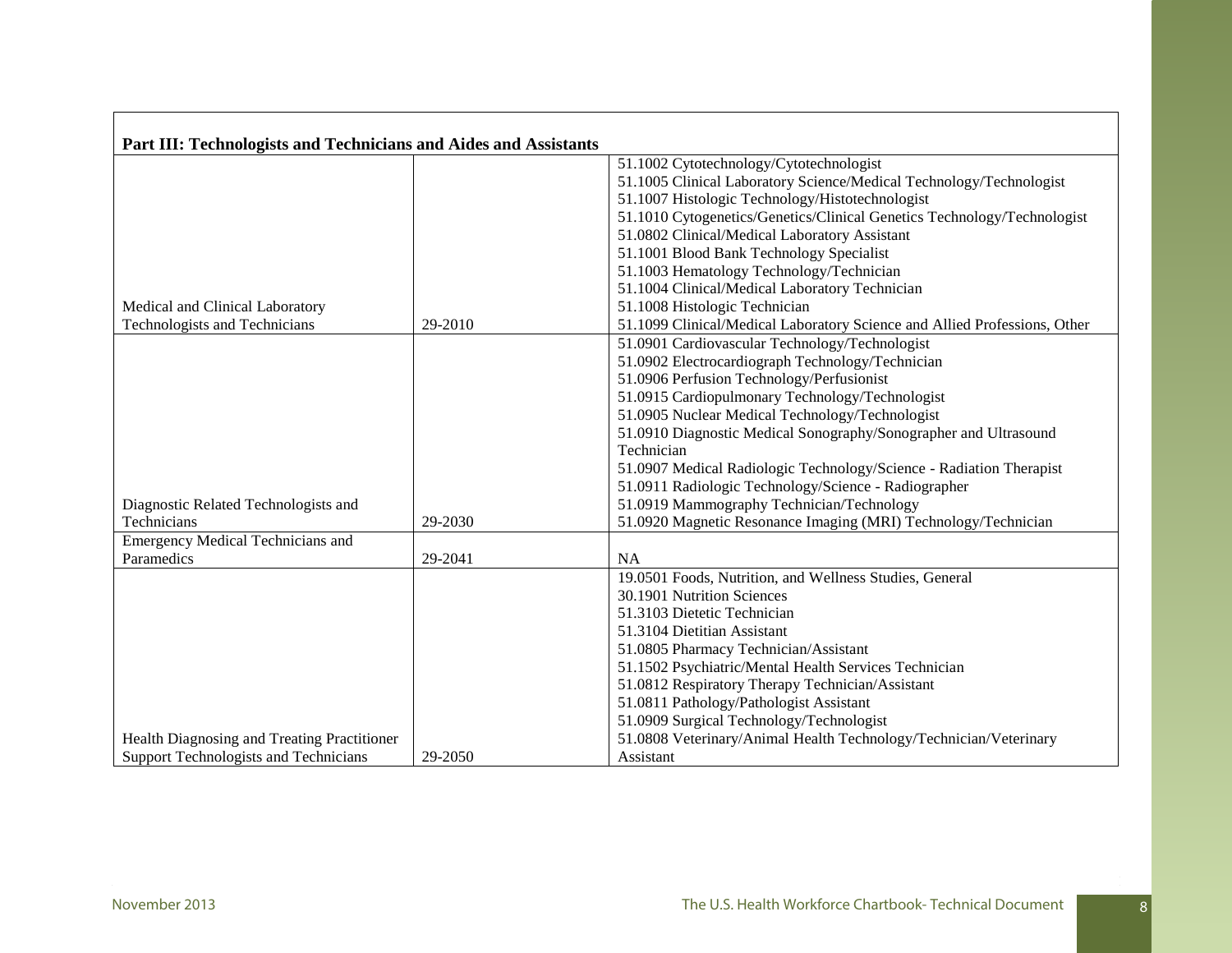| Medical Records and Health Information       |                                 | 51.0706 Health Information/Medical Records Administration/Administrator |
|----------------------------------------------|---------------------------------|-------------------------------------------------------------------------|
| Technicians                                  | 29-2071                         | 51.0707 Health Information/Medical Records Technology/Technician        |
|                                              | 31-909x Medical Assistants      |                                                                         |
|                                              | and Other Healthcare            |                                                                         |
|                                              | Support Occupations,            |                                                                         |
|                                              | <b>Except Dental Assistants</b> |                                                                         |
|                                              | (ACS SOC 2000)                  |                                                                         |
|                                              |                                 |                                                                         |
|                                              | 31-9092 Medical Assistants      |                                                                         |
|                                              | 31-9094 Medical                 |                                                                         |
|                                              | Transcriptionists               |                                                                         |
|                                              | 31-9095 Pharmacy Aides          |                                                                         |
|                                              | 31-9096 Veterinary              |                                                                         |
|                                              | Assistants and Laboratory       |                                                                         |
|                                              | <b>Animal Caretakers</b>        |                                                                         |
|                                              | 31-9097 Phlebotomists           |                                                                         |
|                                              | 31-909x Healthcare Support      |                                                                         |
|                                              | Workers, All Other,             |                                                                         |
|                                              | <b>Including Medical</b>        |                                                                         |
| Medical Assistants and Other Healthcare      | <b>Equipment Preparers (ACS</b> |                                                                         |
| <b>Support Occupations</b>                   | SOC 2010)                       | <b>NA</b>                                                               |
| Personal Care Aides                          | 39-9021                         | <b>NA</b>                                                               |
| Nursing, Psychiatric, and Home Health        | 31-1010 (ACS SOC                |                                                                         |
| Aides                                        | 2000/2010)                      | <b>NA</b>                                                               |
|                                              |                                 |                                                                         |
| <b>Part IV: Behavioral and Allied Health</b> |                                 |                                                                         |
|                                              |                                 | 42.0101 Psychology, General                                             |
|                                              |                                 | 42.2703 Developmental and Child Psychology                              |
|                                              |                                 | 42.2801 Clinical Psychology                                             |
|                                              |                                 | 42.2803 Counseling Psychology                                           |

42.2805 School Psychology 42.2807 Clinical Child Psychology

42.2810 Health/Medical Psychology 42.2814 Applied Behavior Analysis

42.2809 Geropsychology

Psychologists 19-3030

9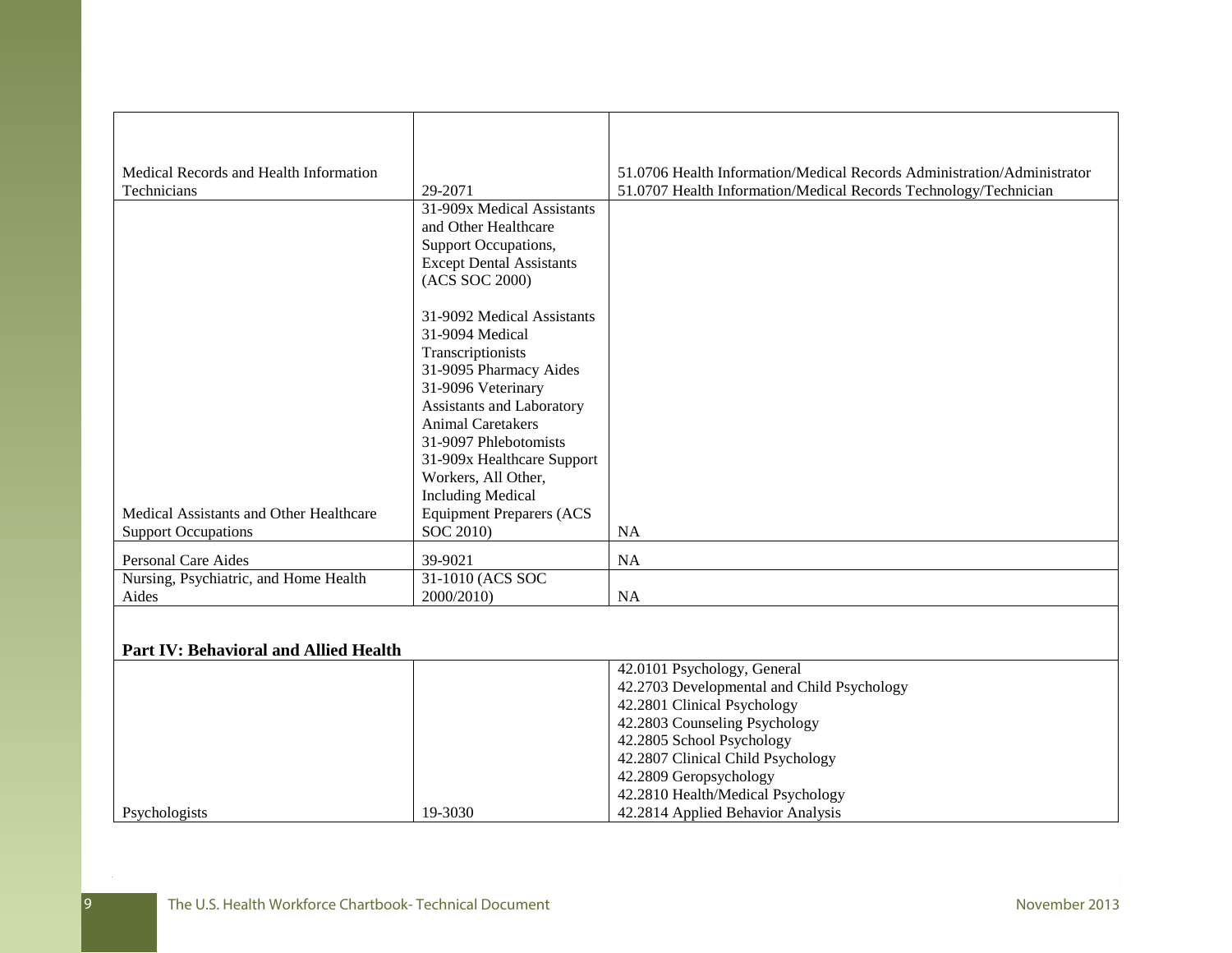|                                         |                              | 51.1501 Substance Abuse/Addiction Counseling                            |
|-----------------------------------------|------------------------------|-------------------------------------------------------------------------|
|                                         | 21-1010 where NAICS          | 51.1505 Marriage and Family Therapy/Counseling                          |
|                                         | Industry Code is             | 51.1506 Clinical Pastoral Counseling/Patient Counseling                 |
|                                         | Medical/Health Setting and   | 51.1507 Psychoanalysis and Psychotherapy                                |
|                                         | <b>Individual and Family</b> | 51.1508 Mental Health Counseling/Counselor                              |
| Counselors                              | <b>Services</b>              | 51.2310 Vocational Rehabilitation Counseling/Counselor                  |
|                                         | 21-1020 where NAICS          |                                                                         |
|                                         | Industry Code is             | 44.0701 Social Work                                                     |
|                                         | Medical/Health Setting and   | 44.0702 Youth Services/Administration                                   |
|                                         | Individual and Family        | 44.0799 Social Work, Other                                              |
| <b>Social Workers</b>                   | Services                     | 51.1503 Clinical/Medical Social Work                                    |
| Physical Therapists                     | 29-1123                      | 51.2308 Physical Therapy/Therapist                                      |
| Physical Therapist Assistants and Aides | 31-2020                      | <b>NA</b>                                                               |
| <b>Occupational Therapists</b>          | 29-1122                      | 51.2306 Occupational Therapy/Therapist                                  |
| <b>Respiratory Therapists</b>           | 29-1126                      | 51.0908 Respiratory Care Therapy/Therapist                              |
|                                         |                              | 51.0201 Communication Sciences and Disorders, General                   |
|                                         |                              | 51.0203 Speech-Language Pathology/Pathologist                           |
|                                         |                              | 51.0204 Audiology/Audiologist and Speech-Language Pathology/Pathologist |
| Speech-Language Pathologists            | 29-1127                      | 51.0299 Communication Disorders Sciences and Services, Other            |
| <b>Massage Therapists</b>               | 31-9011                      | <b>NA</b>                                                               |
|                                         |                              | 51.3101 Dietetics/Dietitian                                             |
|                                         |                              | 51.3102 Clinical Nutrition/Nutritionist                                 |
| Dietitians and Nutritionists            | 29-1031                      | 51.3199 Dietetics and Clinical Nutrition Services, Other                |

Note: NA in the SOC column means that information for this occupation is "Not Available" and another data source was used for this occupation. NA in the IPEDS column means "Not Applicable" because no specific educational pathway could be presented for this occupation.

More information on SOC codes can be found here: [www.bls.gov/soc](file://gss-fs1/shares/BHPR/NCWA/Staff/Nadra/US%20Health%20Workforce%20Chartbook/Chartbook/Final%20Edited%20Versions%20-%20October%202013/www.bls.gov/soc).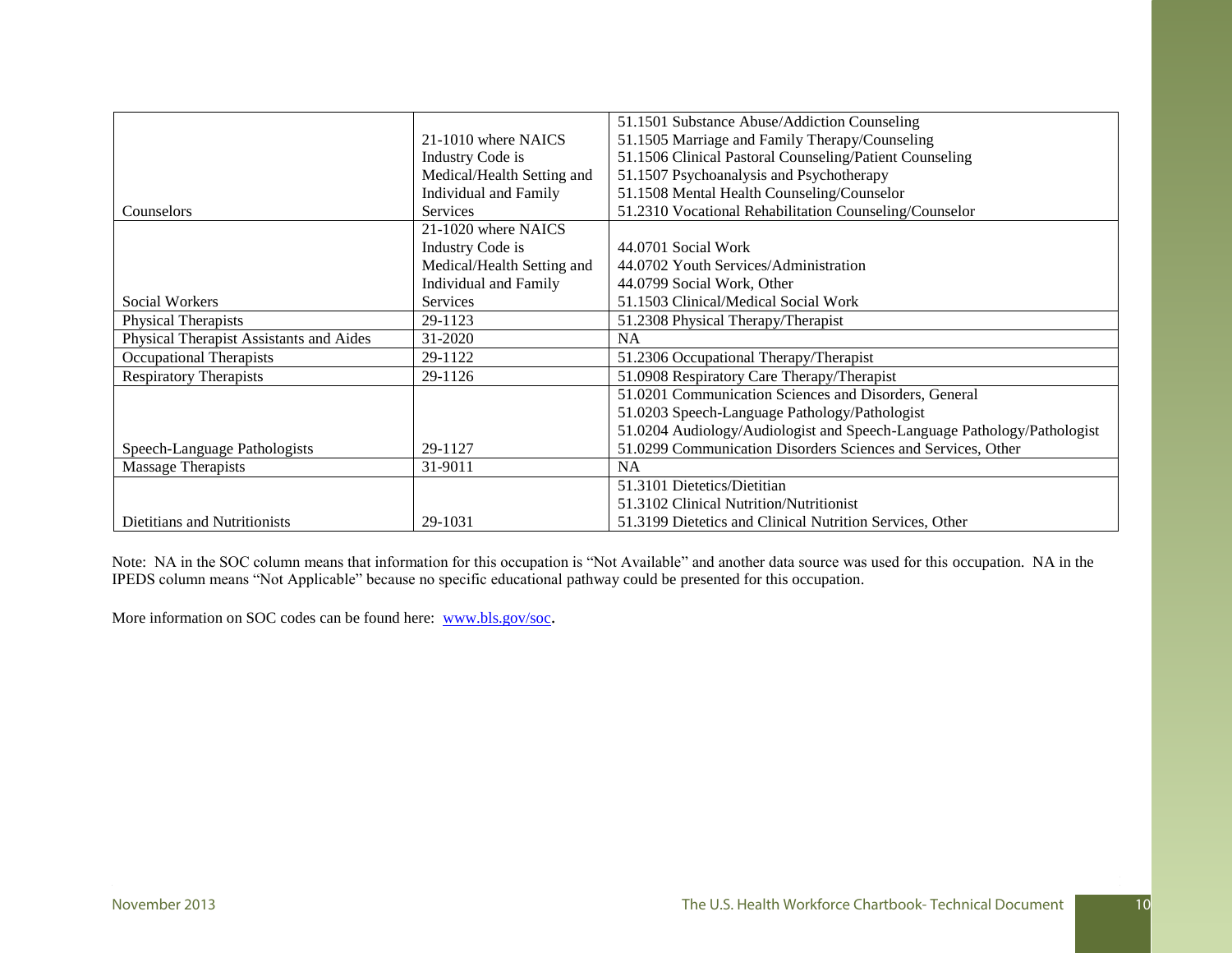## **5. DEGREE AWARD LEVELS COUNTED IN THE CHARTBOOK**

| Occupation                                            | <b>Degree Award Level</b>                         |
|-------------------------------------------------------|---------------------------------------------------|
| Physicians                                            | doctoral                                          |
| <b>Physician Assistants</b>                           | associate's, bachelor's, master's                 |
| <b>Registered Nurses</b>                              | associate's, bachelor's                           |
| <b>Licensed Practical and Licensed Vocational</b>     |                                                   |
| <b>Nurses</b>                                         | at least one but less than two years, associate's |
| Dentists                                              | doctoral                                          |
| Dental Hygienists                                     | associate's, bachelor's                           |
| Pharmacists                                           | doctoral                                          |
| Veterinarians                                         | doctoral                                          |
| Chiropractors                                         | doctoral                                          |
| Optometrists                                          | doctoral                                          |
| Psychologists                                         | master's, doctoral                                |
| Counselors                                            | bachelor's, master's                              |
| <b>Social Workers</b>                                 | bachelor's, master's                              |
| <b>Physical Therapists</b>                            | master's, doctoral                                |
| <b>Physical Therapist Assistants</b>                  | associate's                                       |
| <b>Occupational Therapists</b>                        | bachelor's, master's                              |
| <b>Respiratory Therapists</b>                         | associate's, bachelor's                           |
| Speech-Language Pathologists                          | bachelor's, master's                              |
| <b>Dietitians and Nutritionists</b>                   | bachelor's                                        |
| Medical and Health Services Managers                  | bachelor's, master's                              |
| Medical and Clinical Laboratory Technologists         |                                                   |
| and Technicians                                       | associate's, bachelor's                           |
| Diagnostic Related Technologists and Technicians      | associate's, bachelor's                           |
| Health Diagnosing and Treating Practitioner           |                                                   |
| <b>Support Technologists and Technicians</b>          | associate's, bachelor's, master's                 |
| Medical Records and Health Information<br>Technicians |                                                   |
|                                                       | at least one but less than two years, associate's |